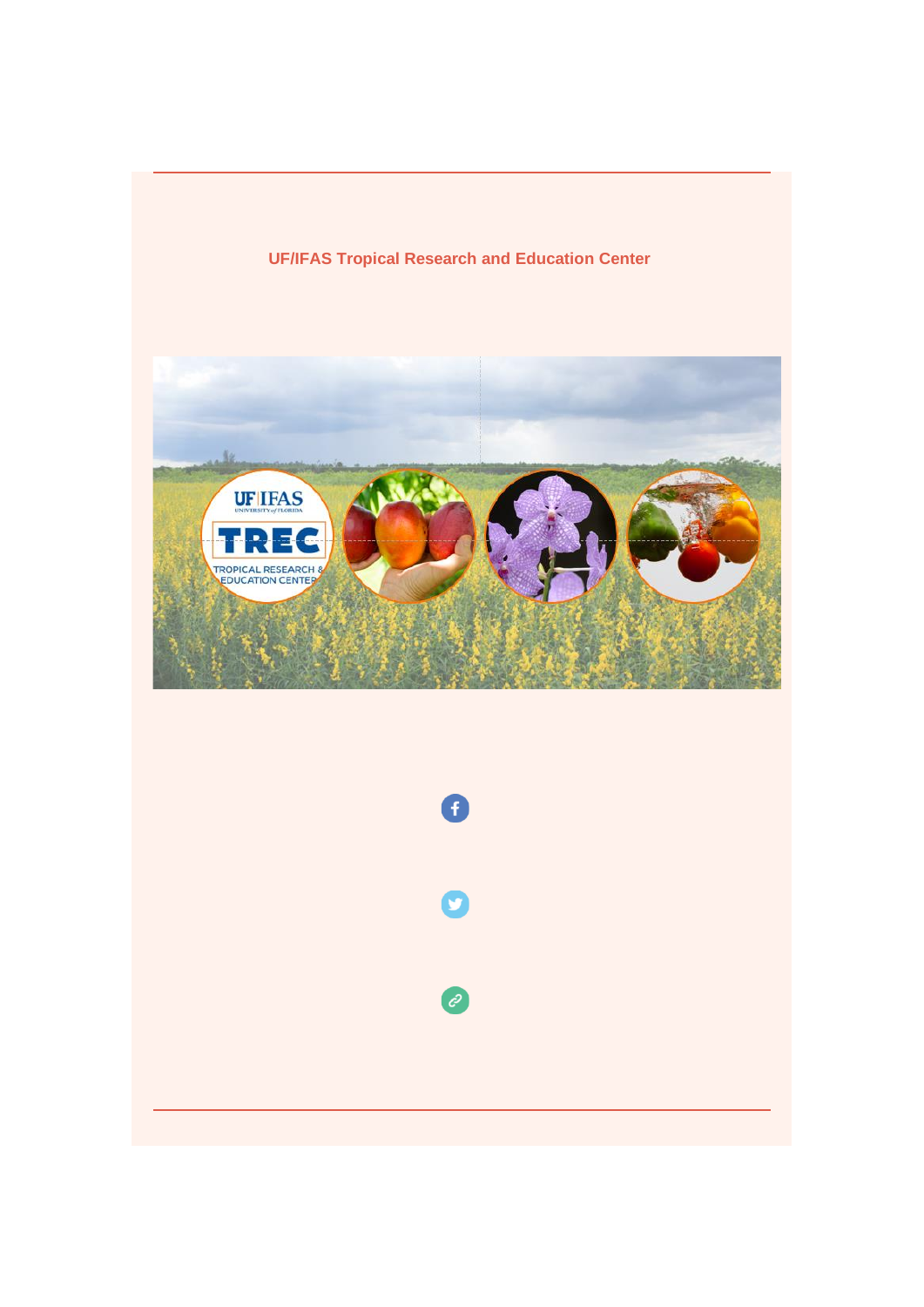# *Inside* TREC

## *From our Director:*



A few months ago, we hosted the 7th South Florida Graduate Research Symposium. It was the first time our Center hosted the event, but it surely will not be our last. Our decision to host this forum was multifold. First, the forum fits in quite nicely with a series of events we are planning to celebrate our 90th anniversary. (By the way, our gala fundraising One Night in the Tropics event takes place on October 26th at the Coral

Gables Country Club; tickets are going fast, with only a few more remaining.) Returning to the point I was making, our second reason for hosting the forum is the fact that the forum provides us an opportunity to help train the next generation of problem solvers; they are so central to the sustainability of our communities and, indeed, our planet. And third, the forum provides graduate students an opportunity to showcase their research and unleash their talents. We were extremely happy that Dr. Elaine Turner, Dean for CALS, Mr. Jerry Fankhauser, Assistant Director of the Florida Agricultural Experiment Station, and Dr. Gregg Nuessly, EREC Center Director, among others, were present to witness first-hand this occasion. There was a record-breaking attendance of 54 posters at the forum, and the research presented by the students covered a wide range of topics and subject areas pertinent to our communities. Needless to say, the quality of the presentations was of such high standard that the judges feared they would be unable to award only three prizes. This led us to improvise on the spot, whereby we increased the number of prizes, offering two second and three third-place prizes. When it was over, everyone agreed that it was well worth it and requested that we do it again next year. As for me, it was the first time in a long while that I had such a good night's sleep, not because I was tired, the planning committee comprising Drs. Wagner Vendrame, Ashley Smyth and Young Gu Her with assistance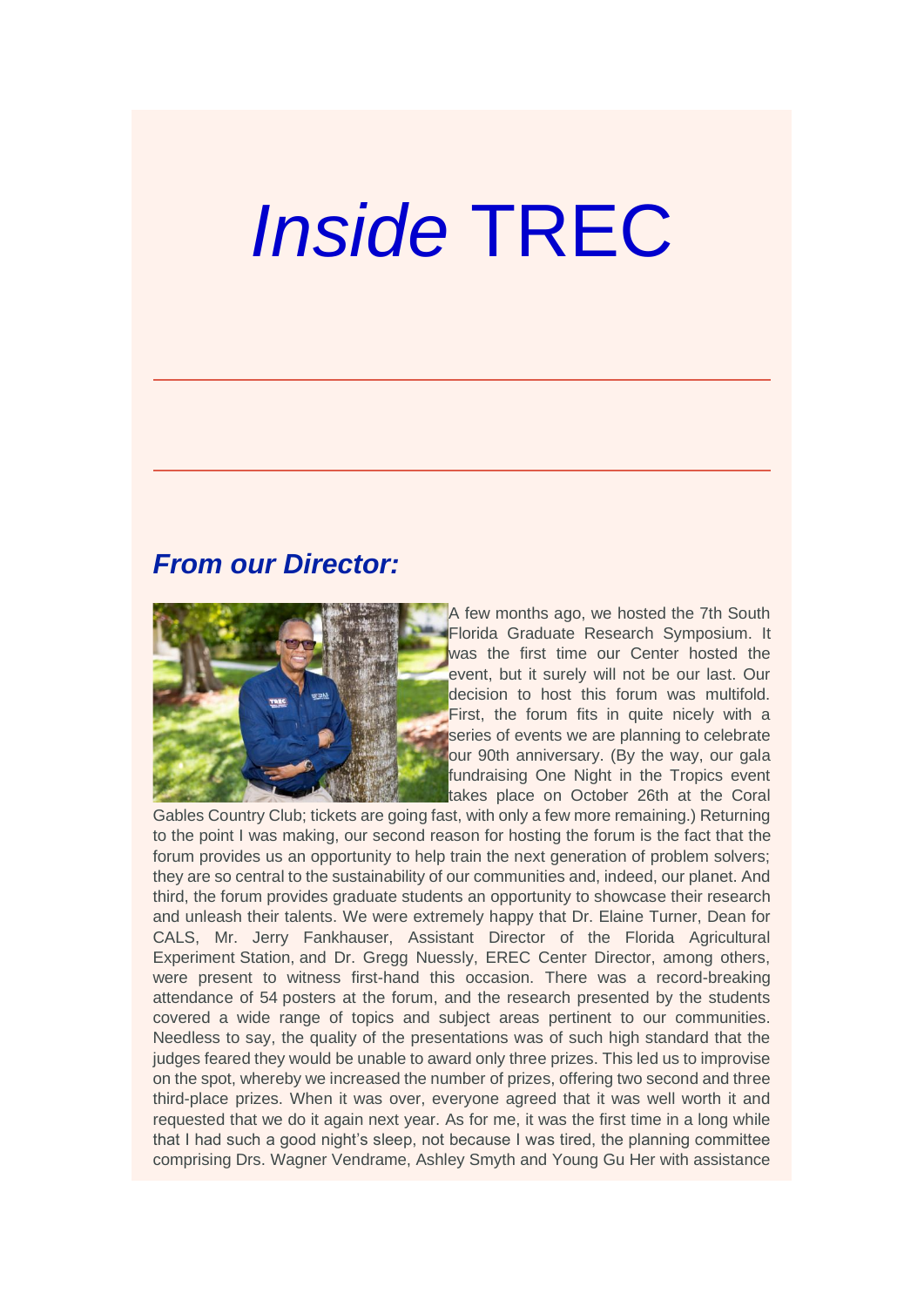from Carolina Vendrame and Cata Cabrera did all the work, nor was it because I was extremely glad that Mr. Mick Gnaegy, president of the local FNGLA chapter, decided to cover the lunch for everyone (more than 120 people) as well as pay for the additional prizes, but because having read all those posters and listening to the ideas of our future scientists, I know that the future of our planet is in good hands. Go Gators!

## *Latest Publications from our Faculty:*

Peer-reviewed papers:

- Gloaguen, RM., Coucha, A., Rowland, DL., Bennett, J., Hochmuth, G., Langham, DR., **Brym, ZT**. 2019. Root life history of non-dehiscent sesame (Sesamum indicum L.) cultivars and the relationship with canopy development. Field Crops Research. [Link](https://urldefense.proofpoint.com/v2/url?u=https-3A__doi.org_10.1016_j.fcr.2019.107560&d=DwMFaQ&c=sJ6xIWYx-zLMB3EPkvcnVg&r=rzU0NB0HqvthRtOBlV8_TTwhreRj-rncl__GLjcSjeQ&m=b1wCt-rw-5n3WWSo3YArzio9NWetitbP82xo_BTM_FQ&s=bnBsWWHC0u-X8mSGFSrDac2zrzBSubTDhkkl1PRiJRU&e=)
- Kuhn, Livingstone, Rochards, Monosalva, Van de Berg, **Chambers**. Application of genomic tools to avocado (*Persea americana*) breeding: SNP discovery for genotyping and germplasm characterization. Scientia Horticulturae, 246. [Link](https://urldefense.proofpoint.com/v2/url?u=https-3A__www.sciencedirect.com_science_article_pii_S0304423818307064&d=DwMFaQ&c=sJ6xIWYx-zLMB3EPkvcnVg&r=rzU0NB0HqvthRtOBlV8_TTwhreRj-rncl__GLjcSjeQ&m=b1wCt-rw-5n3WWSo3YArzio9NWetitbP82xo_BTM_FQ&s=sF-BCk34gOm2BGmLl3Uj7S_DEYEf3BPY8O6HC1oy238&e=)
- Ji, X., J. Li, Z. Meng, **S. Zhang,** B. Dong, and K. Qiao. 2019. Synergistic effect of combined application of a new fungicide fluopimomide with a biocontrol agent Bacillus methylotrophicus TA-1 for management of gray mold in tomato. Plant Disease 103(8): [1991-1997.](tel:1991-1997)[Li](https://urldefense.proofpoint.com/v2/url?u=https-3A__www.mdpi.com_2075-2D1729_9_1_2&d=DwMFaQ&c=sJ6xIWYx-zLMB3EPkvcnVg&r=rzU0NB0HqvthRtOBlV8_TTwhreRj-rncl__GLjcSjeQ&m=b1wCt-rw-5n3WWSo3YArzio9NWetitbP82xo_BTM_FQ&s=Sq6lqIeFCGEdqekFYvEtupoQeZ8N6brKoy8jQl_LFFg&e=)[nk](https://urldefense.proofpoint.com/v2/url?u=https-3A__apsjournals.apsnet.org_doi_abs_10.1094_PDIS-2D01-2D19-2D0143-2DRE&d=DwMFaQ&c=sJ6xIWYx-zLMB3EPkvcnVg&r=rzU0NB0HqvthRtOBlV8_TTwhreRj-rncl__GLjcSjeQ&m=b1wCt-rw-5n3WWSo3YArzio9NWetitbP82xo_BTM_FQ&s=57iRqYw3JScCz_w_0NUXhLk4TLMYRcq9v_hLG0LrgXo&e=)
- Poudel, B., O. Abdalla, Q. Liu, Q. Wang, E. McAvoy, D. Seal, K. Ling, M. McGrath, and **S. Zhang**. 2019. Field distribution and disease incidence of tomato chlorotic spot virus, an emerging virus threatening tomato production in South Florida. Tropical Plant Pathology. [Link.](https://urldefense.proofpoint.com/v2/url?u=https-3A__link.springer.com_article_10.1007_s40858-2D019-2D00305-2Dz&d=DwMFaQ&c=sJ6xIWYx-zLMB3EPkvcnVg&r=rzU0NB0HqvthRtOBlV8_TTwhreRj-rncl__GLjcSjeQ&m=b1wCt-rw-5n3WWSo3YArzio9NWetitbP82xo_BTM_FQ&s=Ad1ifk20VNZ9gqlFHxX-84bZPZGGW-LunEYTzNwG9SI&e=)
- Shi, X., K. Qiao, B. Li, and **S. Zhang**. 2019. Integrated management of Meloidogyne incognita and Fusarium oxysporum in cucumber by combined application of abamectin and fludioxonil. Crop Protection 126: 104922. [Link](https://urldefense.proofpoint.com/v2/url?u=https-3A__www.sciencedirect.com_science_article_pii_S0261219419302686&d=DwMFaQ&c=sJ6xIWYx-zLMB3EPkvcnVg&r=rzU0NB0HqvthRtOBlV8_TTwhreRj-rncl__GLjcSjeQ&m=b1wCt-rw-5n3WWSo3YArzio9NWetitbP82xo_BTM_FQ&s=rZm3qIUDIs289kv8oMtXzJ78f1U8lhU5rPk-QGf_viI&e=)

# *Other Publications :*

#### **EDIS Publications:**

• EDIS, Martin, CG and **Brym, ZB**. The Value of Tropical Plant Diversity. [Link](http://edis.ifas.ufl.edu/ag435)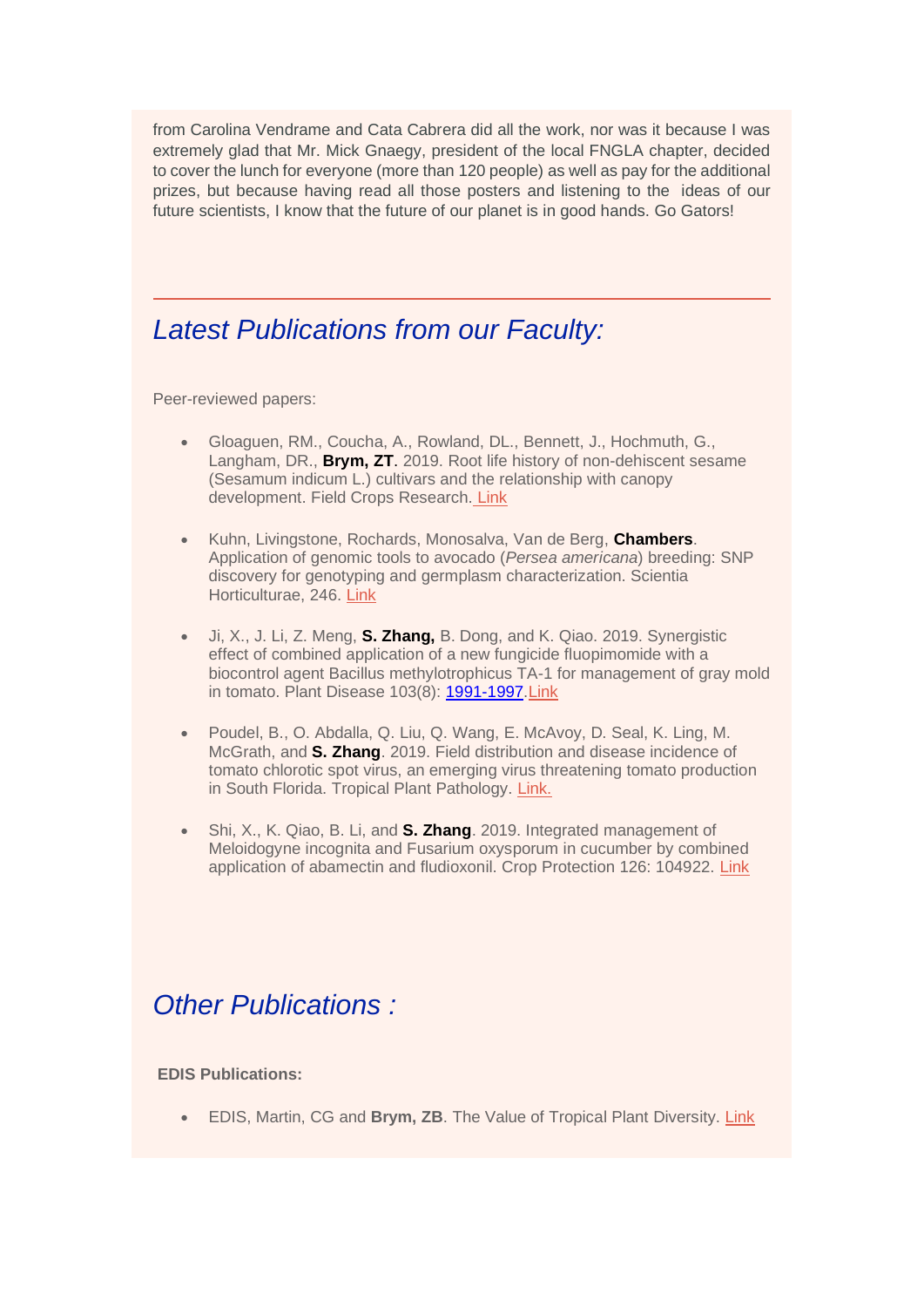• EDIS, **Ballen, F., Evans, E., Crane, J**., Singh, A. (2019) "Sample Profitability and Cost Estimates of Producing Sweet Flavored Carambola (Averrhoa carambola) in south Florida". [Link](http://edis.ifas.ufl.edu/fe1049)

#### **UF/IFAS Blogs**

- UF/IFAS Researchers Continue Work on Saving Guacamole's Key Ingredient. [Link](http://blogs.ifas.ufl.edu/news/2019/09/13/uf-ifas-researchers-continue-work-on-saving-guacamoles-key-ingredient/?fbclid=IwAR2FwiN1jJLc-l8BBwDk97FQaxDoQ-GNhXmLYApvRo6epF5sP8dbHzwiB60)
- UF/IFAS TREC Plant Diagnostic Clinic: Keeping Florida's Diverse Horticulture Industry Healthy. **[Link](http://blogs.ifas.ufl.edu/news/2019/09/24/uf-ifas-trec-plant-diagnostic-clinic-keeping-floridas-diverse-horticulture-industry-healthy/)**
- Haitian master's students in spotlight at agricultural research forum. [Link](http://blogs.ifas.ufl.edu/area/2019/08/08/haitian-masters-students-in-spotlight-at-agricultural-research-forum/)
- UF/IFAS Researchers Honored for Avocado Integrated Pest Management. [Link](http://blogs.ifas.ufl.edu/news/2019/07/30/uf-ifas-researchers-honored-for-avocado-integrated-pest-management/)
- Industrial Hemp growing in Florida for the first time in decades: University of Florida pilot project plants seeds for new Florida crop. [Link](http://blogs.ifas.ufl.edu/news/2019/06/20/industrial-hemp-growing-in-florida-for-first-time-in-decades-university-of-florida-pilot-project-plants-seeds-for-new-florida-crop/)

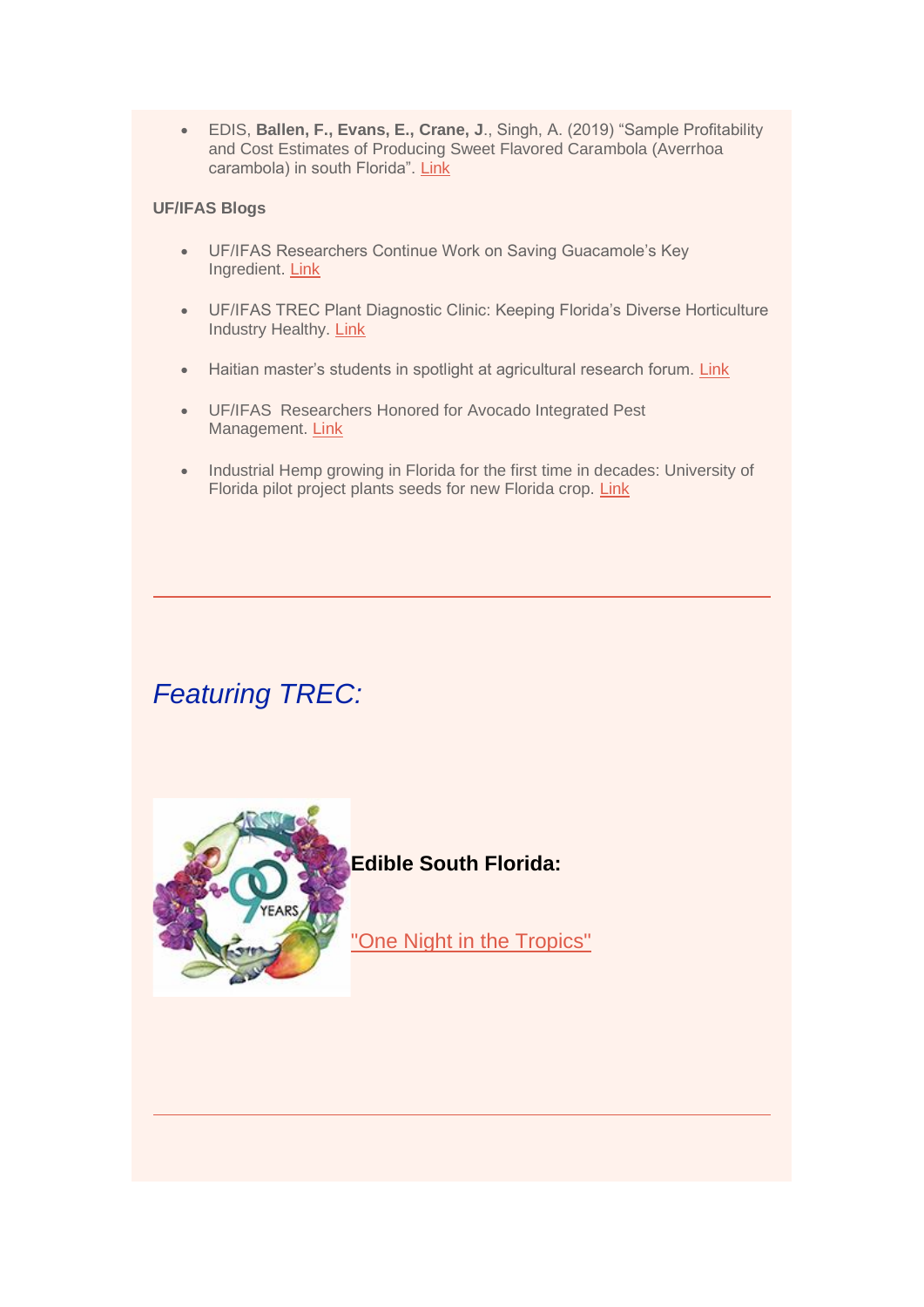**Washington Post:**



["A state long linked to oranges looks to a](https://urldefense.proofpoint.com/v2/url?u=https-3A__www.washingtonpost.com_national_a-2Dstate-2Dlong-2Dlinked-2Dto-2Doranges-2Dlooks-2Dto-2Da-2Dlucrative-2Dfuture-2D-2Dwith-2Dhemp_2019_07_07_de195aac-2D9f71-2D11e9-2D9ed4-2Dc9089972ad5a-5Fstory.html&d=DwMFaQ&c=sJ6xIWYx-zLMB3EPkvcnVg&r=rzU0NB0HqvthRtOBlV8_TTwhreRj-rncl__GLjcSjeQ&m=b1wCt-rw-5n3WWSo3YArzio9NWetitbP82xo_BTM_FQ&s=6PAUe0DxRxKX5qGnjvG_FEcUfYFvhZLqZYH_xEnzWqk&e=)  [lucrative future —](https://urldefense.proofpoint.com/v2/url?u=https-3A__www.washingtonpost.com_national_a-2Dstate-2Dlong-2Dlinked-2Dto-2Doranges-2Dlooks-2Dto-2Da-2Dlucrative-2Dfuture-2D-2Dwith-2Dhemp_2019_07_07_de195aac-2D9f71-2D11e9-2D9ed4-2Dc9089972ad5a-5Fstory.html&d=DwMFaQ&c=sJ6xIWYx-zLMB3EPkvcnVg&r=rzU0NB0HqvthRtOBlV8_TTwhreRj-rncl__GLjcSjeQ&m=b1wCt-rw-5n3WWSo3YArzio9NWetitbP82xo_BTM_FQ&s=6PAUe0DxRxKX5qGnjvG_FEcUfYFvhZLqZYH_xEnzWqk&e=) with hemp".

#### **More on Hemp:**

- ECB Publishing, **Will hemp help north Florida?** [Link](https://urldefense.proofpoint.com/v2/url?u=http-3A__www.ecbpublishing.com_will-2Dhemp-2Dhelp-2Dnorth-2Dflorida_&d=DwMFaQ&c=sJ6xIWYx-zLMB3EPkvcnVg&r=rzU0NB0HqvthRtOBlV8_TTwhreRj-rncl__GLjcSjeQ&m=b1wCt-rw-5n3WWSo3YArzio9NWetitbP82xo_BTM_FQ&s=mxSw-4KVBNHxDpMeEibQ8TL7pJGgoyBEW42jOQ1RLD0&e=)
- Growing Produce, **What Florida Growers Need to Know About Hemp**. [Link.](https://urldefense.proofpoint.com/v2/url?u=https-3A__www.growingproduce.com_farm-2Dmanagement_what-2Dflorida-2Dgrowers-2Dneed-2Dto-2Dknow-2Dabout-2Dhemp_&d=DwMFaQ&c=sJ6xIWYx-zLMB3EPkvcnVg&r=rzU0NB0HqvthRtOBlV8_TTwhreRj-rncl__GLjcSjeQ&m=b1wCt-rw-5n3WWSo3YArzio9NWetitbP82xo_BTM_FQ&s=M3AJPPMZaC-iSLdJYlqkGHlqY2-UQjSMJVRNUFhdsAs&e=)
- Growing Produce, **Hemp Officially on the Map in Florida**. [Link.](https://urldefense.proofpoint.com/v2/url?u=https-3A__www.growingproduce.com_citrus_hemp-2Dofficially-2Don-2Dthe-2Dmap-2Din-2Dflorida_&d=DwMFaQ&c=sJ6xIWYx-zLMB3EPkvcnVg&r=rzU0NB0HqvthRtOBlV8_TTwhreRj-rncl__GLjcSjeQ&m=b1wCt-rw-5n3WWSo3YArzio9NWetitbP82xo_BTM_FQ&s=uVSpra3XUM3HeTPWzspqdxMfEh8yVtc0zW4mPXt0tvY&e=)
- Crestview News Bulletin, **UF advancing hemp-growing experimental program**, [Link](https://urldefense.proofpoint.com/v2/url?u=https-3A__www.crestviewbulletin.com_news_20190627_uf-2Dadvancing-2Dhemp-2Dgrowing-2Dexperimental-2Dprogram&d=DwMFaQ&c=sJ6xIWYx-zLMB3EPkvcnVg&r=rzU0NB0HqvthRtOBlV8_TTwhreRj-rncl__GLjcSjeQ&m=b1wCt-rw-5n3WWSo3YArzio9NWetitbP82xo_BTM_FQ&s=dWdQNHbqT0jde-PepH7_PDymnKy6dEHZZLkdgMXlymo&e=)

# *Important Information for Our Producers :*

- The first planting season for the UF/IFAS **Industrial Hemp** Pilot Project is wrapping up. For results and information, follow this [Link](https://programs.ifas.ufl.edu/hemp/resources/)
- We are now getting close to the end of flower bud emerging in this **pitahaya** production season. Many growers may have noticed that the disease and pest pressure had been accumulating since the start of the season. Based on **Dr. Zhang'**s team recent study, Neoscytalidium canker of stem and fruit is the most prevailing disease on pitahaya in the early season. The more canker disease on cladodes (stems) in the early season may lead to a higher incidence of fruit canker, thereby significantly impacting the fruit price. Hence, growers are recommended to take management approaches to minimize the early season disease pressure and prepare for the next season. After harvest, approximately from late October to early November, growers are recommended to plan on major pruning programs to remove diseased and damaged cladodes, clean up and sanitize the groves. This may help to mitigate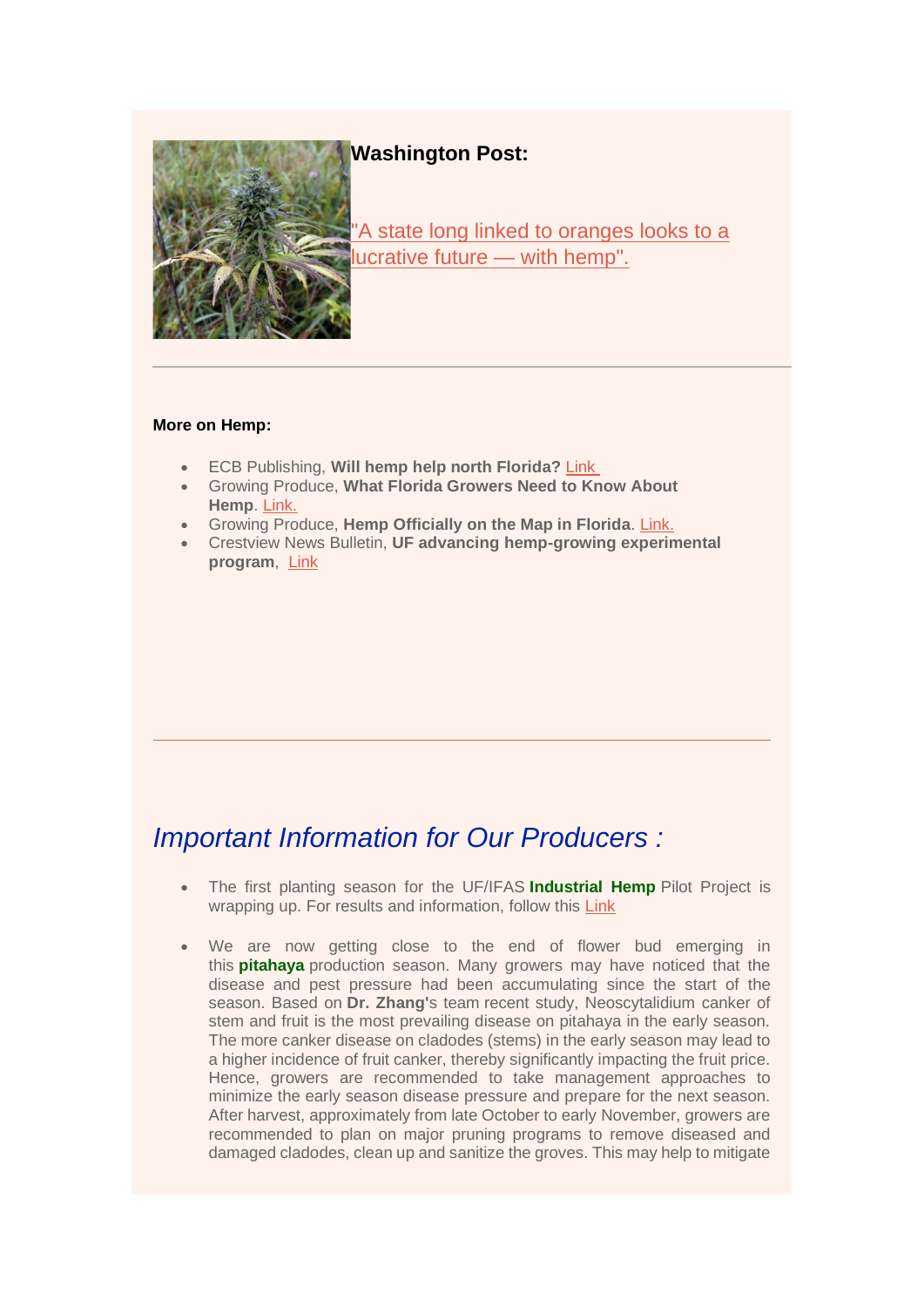the disease pressure, particularly during the vegetative growth of new cladodes in the early season.

## Faculty and Staff Awards

- **Dr. Edward "Gilly" Evans** received **The Babe Greer Award** in Recognition of Outstanding Service to the Miami Dade County Nursery Industry [2019-](tel:2019-2020) [2020](tel:2019-2020) from FNGLA Miami-Dade Chapter
- **Drs. Khan, Seal, and Zhang** received from The Florida State Horticultural Society the **Florida Tomato Research Award** – for contributing work to advance the fresh market tomato industry in Florida.

#### Student, Alumni and Staff News

- **Mr. Octavio Menocal Sandoval,** Dr. Carrillo's Ph.D. student, has received the **William C and Bertha M. Cornett Fellowship** for the second year in a row.
- **Ms. Sarah Brewer,** Dr. Chambers' Ph.D. student, has received funding from the **Southern SARE Graduate Student Grant** program for her proposal titled "Sustainable Strategies to Combat the Papaya Ringspot Virus."
- **Ms. Yi Huang**, Dr. Zhang's Ph.D. student, won the **PPGSO/Departmental travel award** to participate in the annual meeting of the American Phytopathological Society (APS) during August 3-7, 2019 in Cleveland, OH.
- **Ms. Damaris Hernandez,** Dr. Wagner Vendrame's MS student earned the third place in the poster competition at the **7th South Florida Graduate Reseach Symposium**, held at TREC
- During this last semester, seven of our student graduated
	- o **Lynhe Demesyeux** with Dr. Chambers
	- o **Larousse Dorissant** with Dr. Brym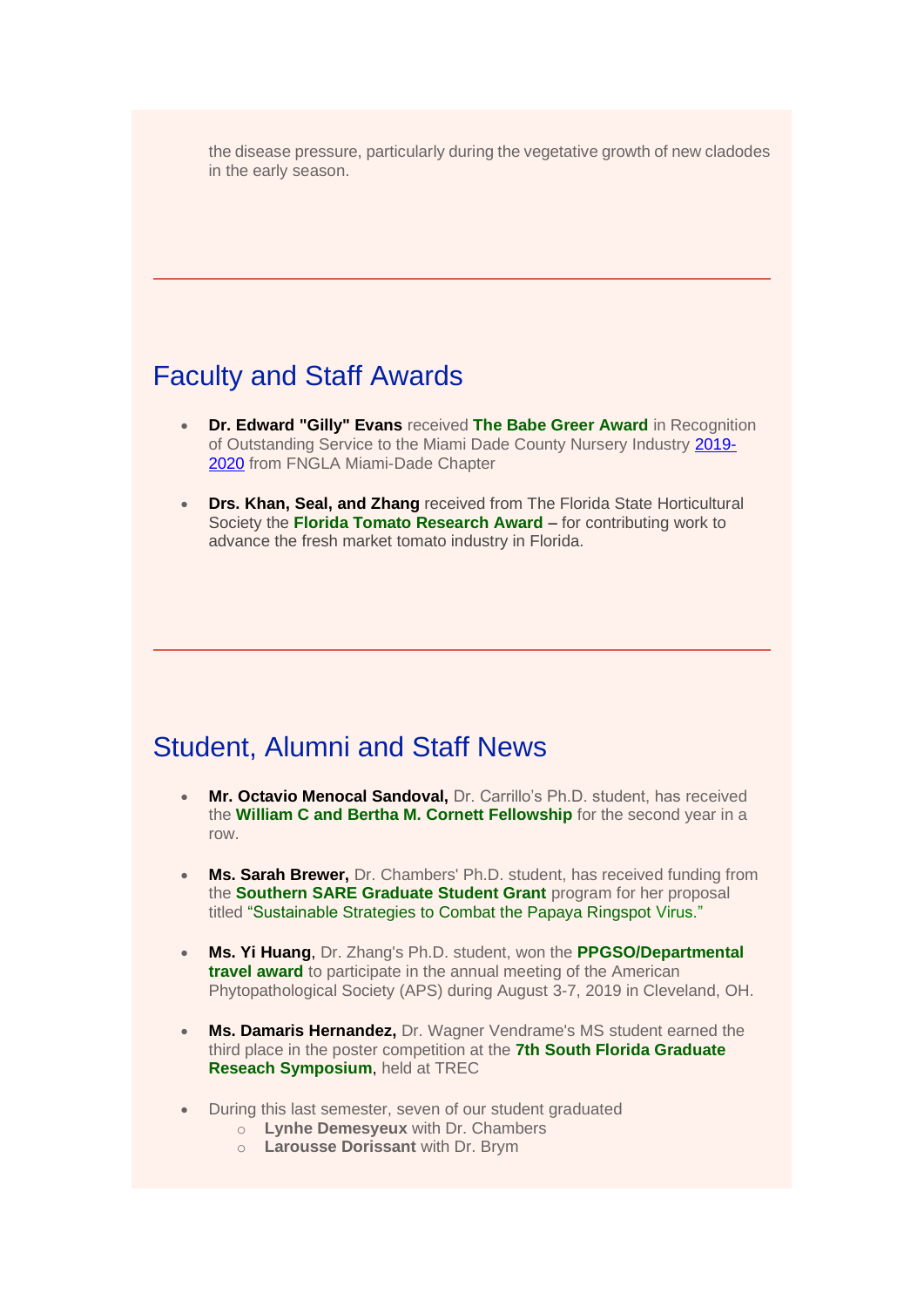- o **Marie Dorval** with Dr. Meru
- o **Cassandre Feuille** with Dr. Vendrame
- o **Riphine Mainviel** with Dr. Meru
- o **Redjino Mompremier** with Dr. Her
- o **Matthew Quenaudon** with Dr. Carrillo

## Outreach and Extension Activities

• On June 18th, **State Representative Anika Omphroy**, from Broward County, toured TREC (invited by **Attorney Scheril Murray Power)**. We had the opportunity to showcase the research work done by **Dr. Alan Chambers,** with

vanilla and toured TREC's vanilla collection fields. **Dr. Zachary Brym** showed the different Industrial-Hemp varieties in the field. **Dr. Geoffrey Meru** spoke about his research in squash-calabaza and the potential of the pumpkin seed oil market. The tour ended with a visit to **Dr. Romina Gazis**, Director of the Plant Diagnostic Clinic. We are grateful for the time **Representative** 



**Omphroy** spent at TREC, and she left amazed by the research TREC's scientists are doing.

• **Dr. Shouan Zhang** presented a poster "Preliminary study on exogenous NAD+-induced transcriptome changes in vegetable crops by RNA-seq" at the **2019 annual meeting of the American Phytopathological Society** (APS) in Cleveland, OH August 3-7, 2019.



• On August 12th, **Deputy Commissioner of the Florida Department of Agriculture and Consumer Services, Ms. Mary Barzee Flores**, visited TREC to learn about the important research work that is currently underway. **Dr. Evans,** Center Director, provided her with an overview of the economic impact TREC provides to the community and beyond. She also met with **Dr. Zachary Brym**, who answered questions about the Industrial Hemp Pilot Project. In addition, he provided a tour of TREC fields and talked about the many plant varieties TREC has. She also met with **Dr. Geoffrey Meru** who spoke to her about

the vegetable breeding program currently underway in his laboratory. **Dr. Alan Chambers** explained his research on vanilla and the potential as a crop for Florida. **Drs. Haimanote Bayabil, Young Gu Her and Yuncong Li** gave a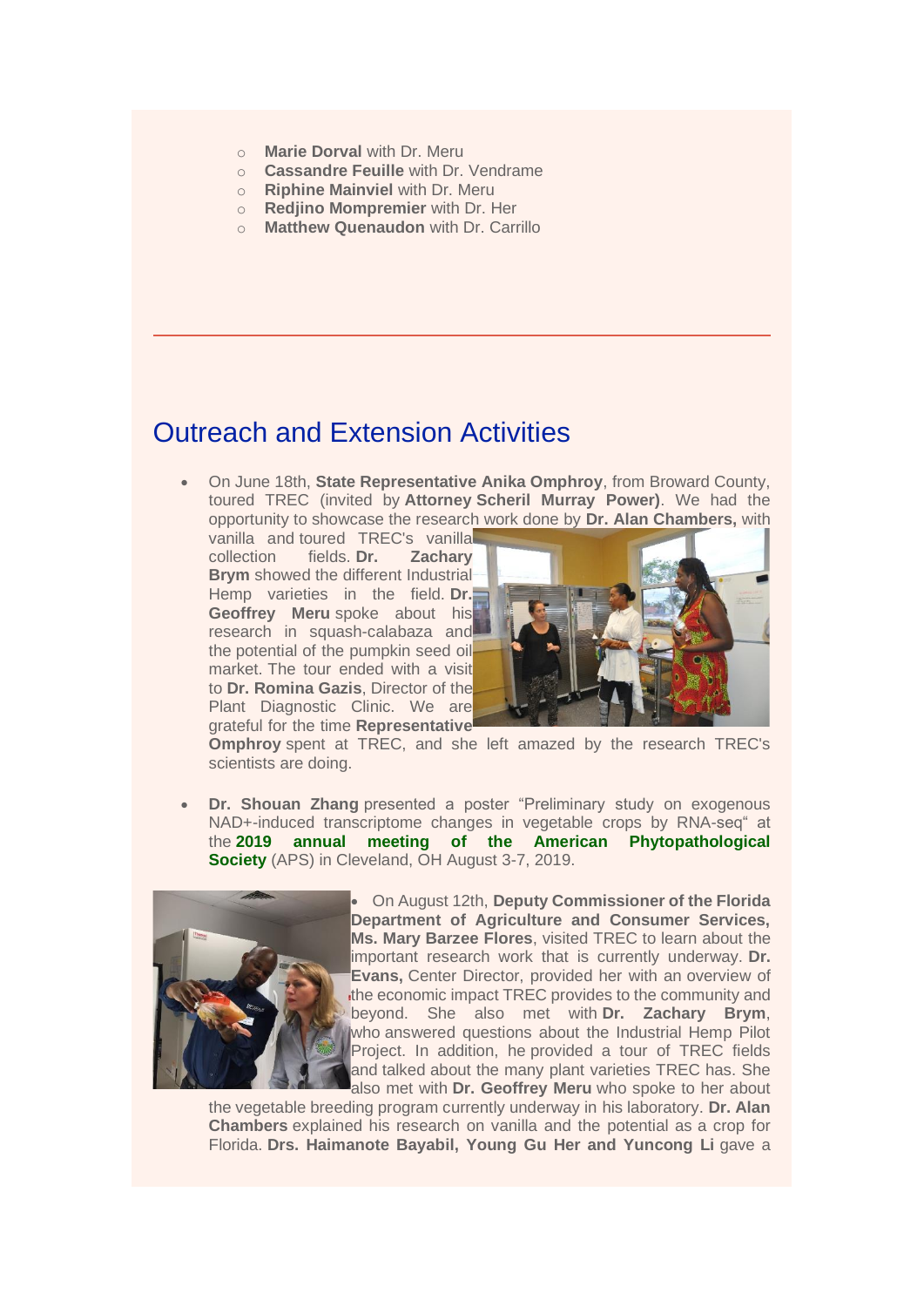wide overview of their work regarding sea-level rise issues impacting the community and how they collaborate to finding a viable solution.

• On Sept 17th, The Board of Directors from **Florida Farm Bureau Federation** visited UF/IFAS Tropical Research and Education Center to discuss the potential of Industrial Hemp Pilot Project as a crop for the State of Florida. **Dr. Zachary Brym** provided an overview of the work and proceeded to take them to the field in the TREC tram. The group also visited the Plant Diagnostic Clinic, and **Dr. Romina** 



**Gazis** explained how she is assisting the agricultural community in diagnosing pests, diseases and fertilizing issues.

- **Dr. Mustafa Jibrin** (Postdoc at Dr's Zhang lab) presented "So much love in sharing: Recombination and Global Diversification of a Bacterial Plant Pathogen" at the **TREC seminar series** on September 5, 2019.
- **Dr. Shouan Zhang** was invited to present "Plant diseases and their management" at the **UF/IFAS Extension Sustainable Urban Agriculture Short Course**, Session 4: Best Management Practices in Urban Agriculture: Composting, Nutrient and Disease Management. UF/IFAS Broward County Extension, Davie, FL.
- **Dr. Brym** received approval from the USDA/NIFA for his Hatch Multistate REEport project titled **"Industrial Hemp Production, Processing, and Marketing in the U.S. (S1084)**".
- **Dr. Alan Chambers** participated in the July 2019 **American Society for Horticultural Sciences Annual conference,** discussing the "culture, postharvest physiology, and processing of tropical fruits and plants" held in Las Vegas, Nevada
- **TREC** hosted another well attended **"Remote Pilot License Training Course"** on Sept 26 organized by **Dr. Bayabil.**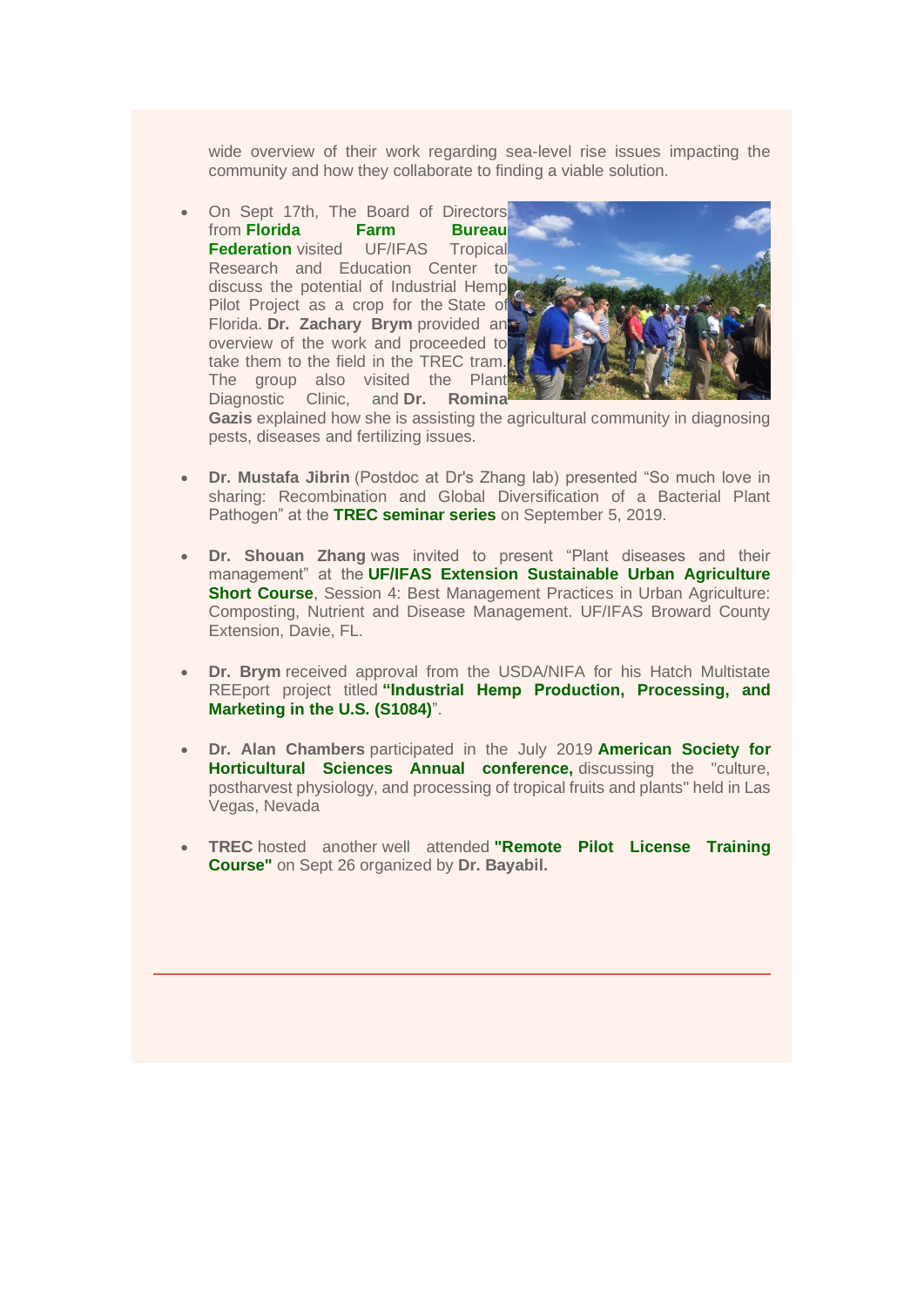

#### TREC Dormitory Building Fund

The TREC campaign to build an onsite dormitory at the cost of \$600,000 has been initiated in coordination with our 90th Anniversary. On-site housing will enhance our ability to recruit qualified graduate students who are crucial to advancing our research. **Please consider making a gift** to enhance the future of student life on our campus in Homestead, FL.

Information: [www.uff.ufl.edu/give/trecon19/](https://www.uff.ufl.edu/give/trecon19)

Upcoming Events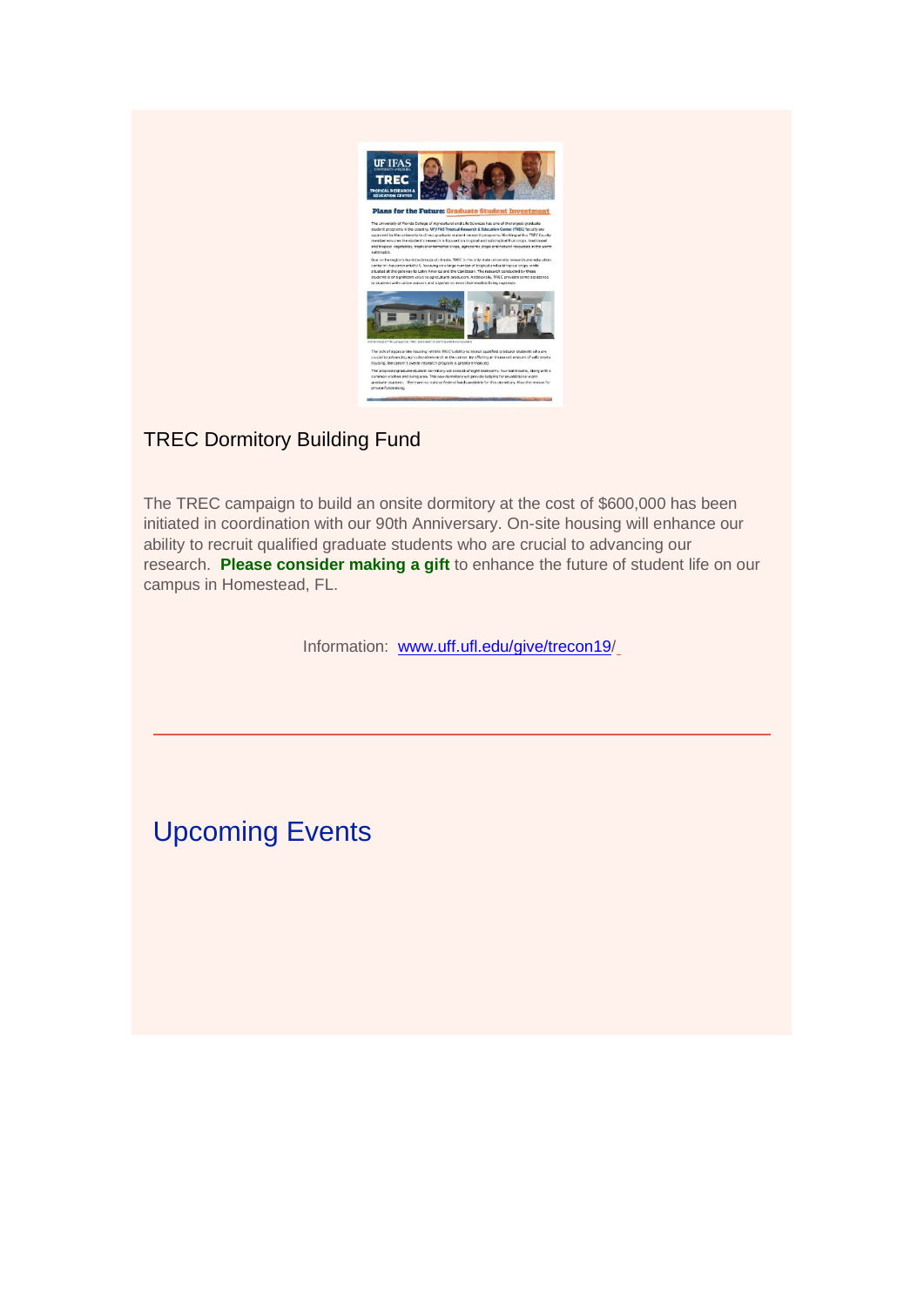

#### **One Night in the Tropics**

This year, TREC marks 90 years of committed work to our community. Our One Night in the Tropics fundraising gala event will be held **October 26th at the Coral Gables Country Club** to celebrate this milestone. Funds raised at the event will go towards TREC's capital campaign for the construction of a modern residence facility to accommodate our growing number of students and visiting researchers.

> For sponsorship opportunities and to buy tickets follow: [www.tinyurl.com/one19](https://urldefense.proofpoint.com/v2/url?u=http-3A__www.tinyurl.com_one19&d=DwMFaQ&c=sJ6xIWYx-zLMB3EPkvcnVg&r=rzU0NB0HqvthRtOBlV8_TTwhreRj-rncl__GLjcSjeQ&m=b1wCt-rw-5n3WWSo3YArzio9NWetitbP82xo_BTM_FQ&s=Oe9tmZB9D8H8NK0ZtOlbeCXMcLpx7pio1pgtWe4ON2U&e=)

- On October 16th, IFAS' Upper Administration will be at TREC conducting the three-year unit review:
	- o Associate Vice President, **Dr. Jeanna Mastrodicasa**
	- o Dean for Research, **Dr. Robert Gilbert**
	- o Dean for Extension, **Dr. Nick Place**
	- o Dean for Academics, **Dr. Elaine Turner**
- **Dr. Zack Brym** will participate as a speaker at the Florida Ag Expo (Nov 21st, 2019 Wimauma, FL), Master Gardeners Conference (October 22nd Orlando, FL) and Crop Science Society of America (Nov 11th, 2019, San Antonio, TX).
- On December 4th, **TREC** will have an open house and BBQ to celebrate its **90th anniversary** with students, faculty, staff, and the community. Stay tuned for details.